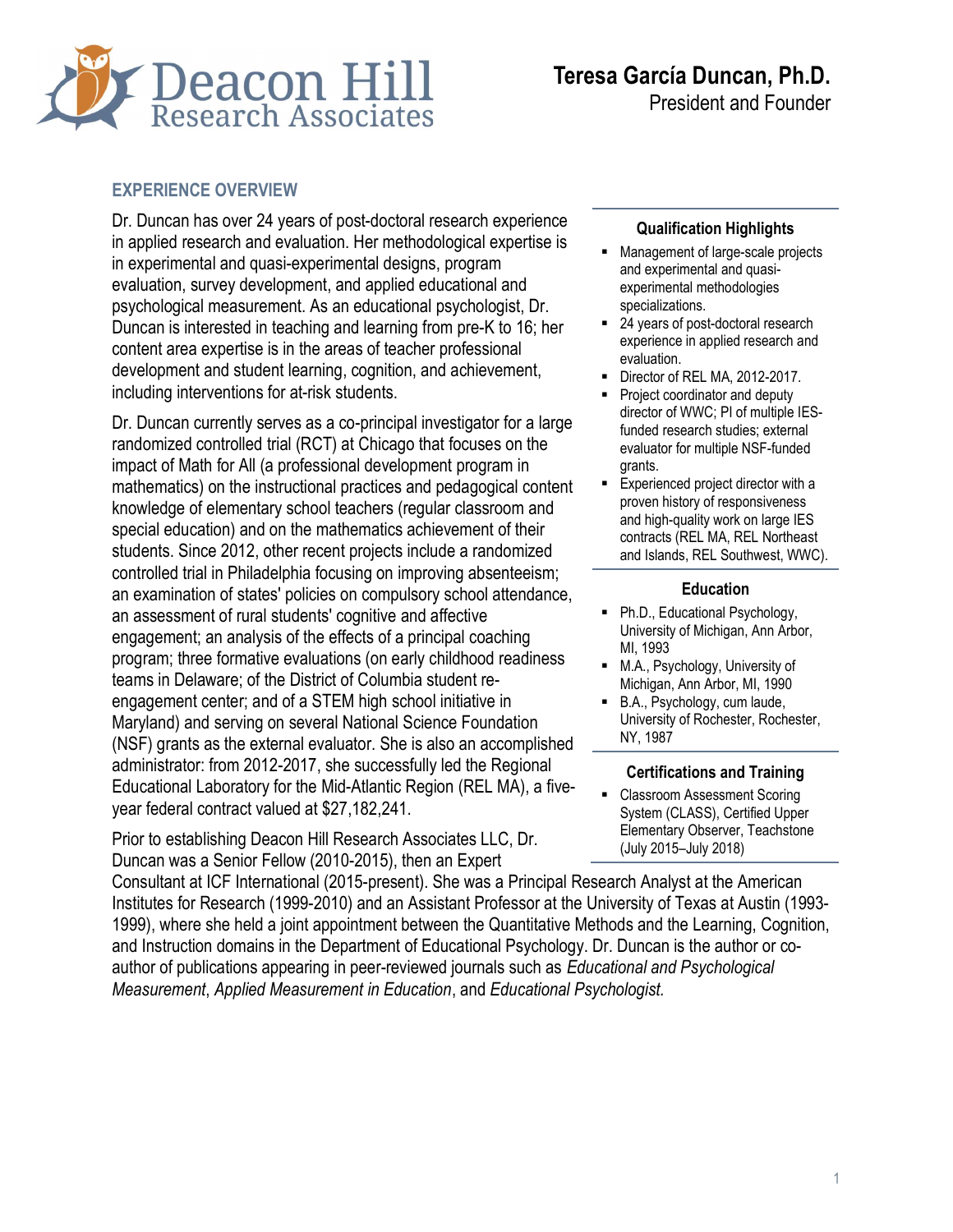## PROJECT EXPERIENCE

Co-Principal Investigator (PI), Math for All: Assessing the Efficacy of a Professional Development Program for Elementary School Teachers, Subaward to EDC's IES Grant, 2014–Present. Provides technical leadership on this randomized controlled trial testing the impact of the Math for All professional development program on elementary school and special education teachers' knowledge and skills and on student achievement. Responsible for training and leading a team of researchers to collect data at the Chicago Public Schools, overseeing data management and data analysis, and writing reports for multiple audiences.

Director, Regional Educational Laboratory for the Mid-Atlantic Region (REL MA), 2012–2017. Led a large team of ICF staff and subcontractors to work in partnership with policymakers, practitioners, and communities in implementing education reform. Responsibilities included providing oversight and direction to ICF staff, subcontractor organizations, and consultants; coordinating project-wide staffing, budget, and timelines; and serving as a key contact to ED. Translated complex research findings to plain language to appeal to a wide and diverse audience. Led internal quality assurance reviews to ensure technical support projects and research studies meet What Works Clearinghouse (WWC) standards for evidence and dissemination products conform to the highest standards of excellence. Lead or co-author of multiple research studies and technical support projects. Represented the REL at Governing Board meetings, conferences, and online events.

External Evaluator, National Science Foundation (NSF) Grants for Teacher Residency Academy Alliance (2011–2014), Differentiating Professional Development (2010–2014), and Supporting Staff Developers (2008–2014). Led research and evaluation activities including design, data collection, analysis, and report writing. Served as a resource to project staff on the research design and instruments; provided commentaries and written reviews of: 1) the instruments (protocols, surveys, and standardized tests), 2) design of the pilot study, 3) data analysis plans, and 4) draft reports.

Senior Research Extension Specialist, REL MA, 2010–2011. Served as a quality assurance reviewer on research proposals and final reports; conducted needs analyses with local state education agencies (DE, DC, MD, NJ, and PA); developed new research proposals based on needs analyses.

Principal Research Analyst, American Institutes for Research (AIR), 2006–2010. Provided expertise in student learning and cognition, evaluation, experimental and quasi-experimental study designs, and quantitative data analysis. Supervised teams of analysts and research assistants. Maintained client and sub-contractor relationships. Developed, monitored, and maintained task budgets and timelines. Made formal presentations to clients and technical advisory committees. Led and contributed to business development efforts, and to the writing of proposals and technical reports. Served as PI for two REL Northeast and Islands randomized field trials under AIR's subcontract to EDC. Coordinated AIR's tasks under the REL Southwest subcontract to Edvance Research, Inc. Responsible for ensuring the rigor, accuracy, and quality of technical documents (including study design plans, power analyses, analysis plans, recruitment plans, data collection protocols), data analyses, and study reports (e.g., briefings, interim and final reports).

Deputy Project Director, What Works Clearinghouse, 2006–2007. Provided oversight and direction to seven evidence review teams and to subcontractor organizations; coordinated project-wide staffing, budget, and timelines. Served as a key contact to ED. Identified, anticipated, and addressed possible problems/issues in processes and timelines. Managed and ensured quality of intervention reports and technical appendices, WWC website, and databases. Ensured effective project functioning at all levels.

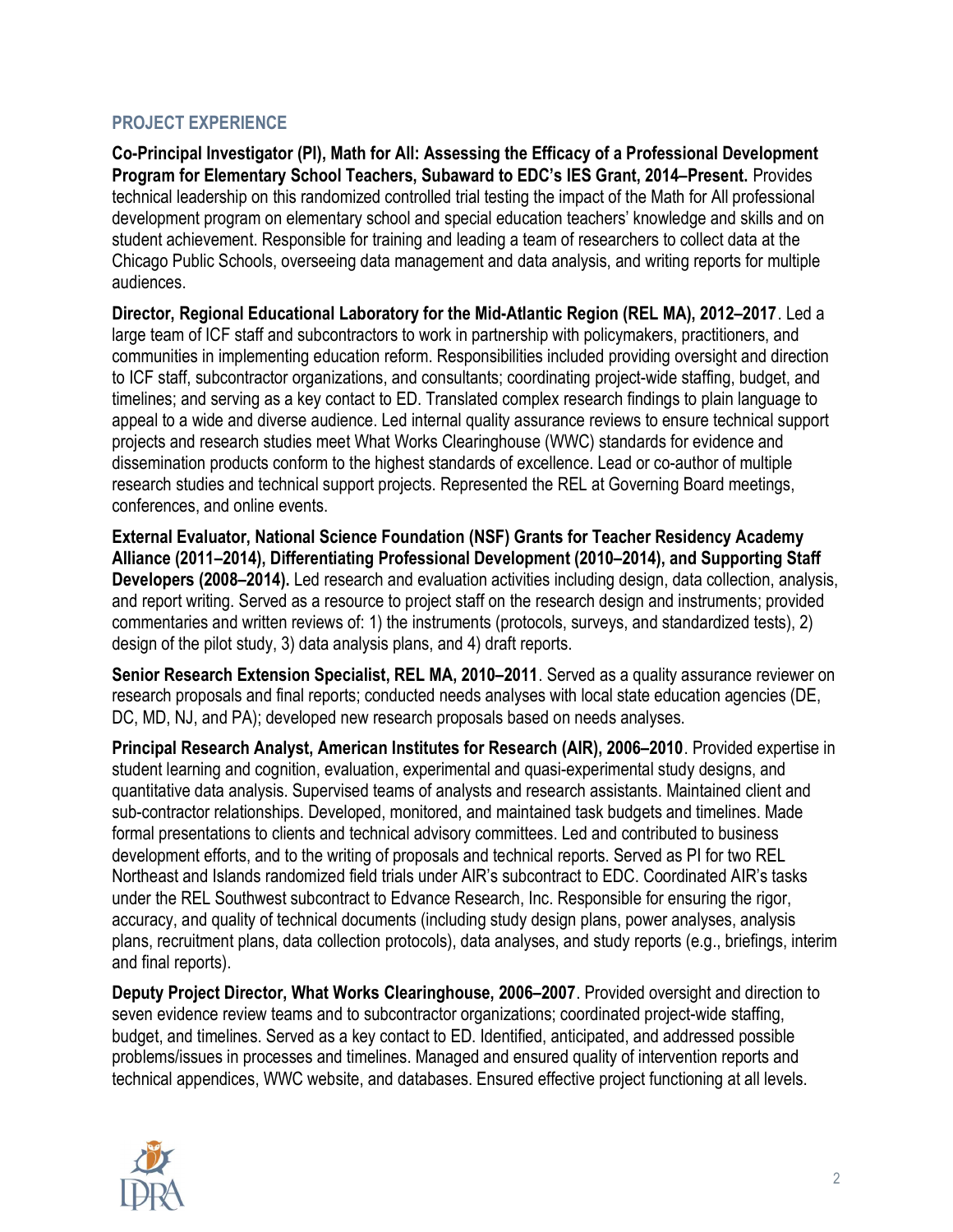Project Coordinator, What Works Clearinghouse, Beginning Reading Evidence Reports (2002-2006). While employed at the American Institutes for Research, responsibilities included reviewing interventions, supervising technical staff, managing timelines and budgets, facilitating communication between senior advisors and technical staff, and handling communications with developers, authors, and the public.

# SELECTED PUBLICATIONS AND PRESENTATIONS

- Rogers, T., Duncan, T. G., Wolford, T., Ternovski, J., Subramanyam, S., & Reitano, A. (2017). A randomized experiment using absenteeism information to "nudge" attendance. (REL 2017–252). Washington, DC: U.S. Department of Education, Institute of Education Sciences, National Center for Education Evaluation and Regional Assistance, Regional Educational Laboratory Mid-Atlantic. Retrieved from http://ies.ed.gov/ncee/edlabs.
- Dilworth, M. E., McHenry, W., Williams, D. D., Little, L. M., Hale, R. P., & Duncan, T. G. (2016). Increasing the pipeline of highly qualified STEM teachers: The Teacher Residency Academy Alliance. In The 2015 Compendium of U.S. Government Sponsored Research and Programs at Historically Black Colleges and Universities. Washington, DC: White House Initiative on Historically Black Colleges and Universities.
- Hitchcock, J. H., Duncan, T. G., & O'Conner, R. (2016, April). Lessons learned about designing an RCT for the real world. Paper presented at "Math for All: Lessons Learned from Piloting an RCT in a Large Urban District," a symposium at the annual meeting of the American Educational Research Association, Washington, DC.
- Duncan, T. G. (Session Organizer and Chair). (2016, April). Studies of rural students' college enrollment and persistence in Pennsylvania, Oregon, and Indiana. Symposium presented at the annual meeting of the American Educational Research Association, Washington, DC.
- Duncan, T. G. & O'Conner, R. (2016, April). Lessons learned about videotaping and coding classroom observations. Paper presented at "Math for All: Lessons Learned from Piloting an RCT in a Large Urban District," a symposium at the annual meeting of the American Educational Research Association, Washington, DC.
- Duncan, T.G., O'Conner, R., & Schoeneberger, J. (2017, April). Using classroom observations to assess the efficacy of the Math for All PD program. Paper presented at a symposium, "Presentation of a Mixed-Methods Randomized Controlled Trial Design and Lessons Learned (So Far)" the annual meeting of the American Educational Research Association, San Antonio, TX.
- Blitz, C. L., Palmer, R. T., Duncan, T. G., & Hawkins, E. (2015, April). Profiles of programmatic initiatives to increase student retention and persistence at a Mid-Atlantic historically black university. Report presented to the Mid-Atlantic Historically Black Colleges and Universities (HBCUs) College Completion Research Alliance, Washington, DC.
- Duncan, T. G., Falls, K., & De Feyter, J. (2015). Formative evaluation of the Delaware Readiness Teams Initiative. Report presented to the Delaware Readiness Teams Advisory Committee and the Office of Early Learning of the Delaware Department of Education, Wilmington, DE.
- Duncan, T. G. & Johnson, J. D. (2014). Affective and cognitive engagement among rural students in Pennsylvania. Report presented to Pennsylvania Intermediate Units 9 and 17, Bradford, PA.